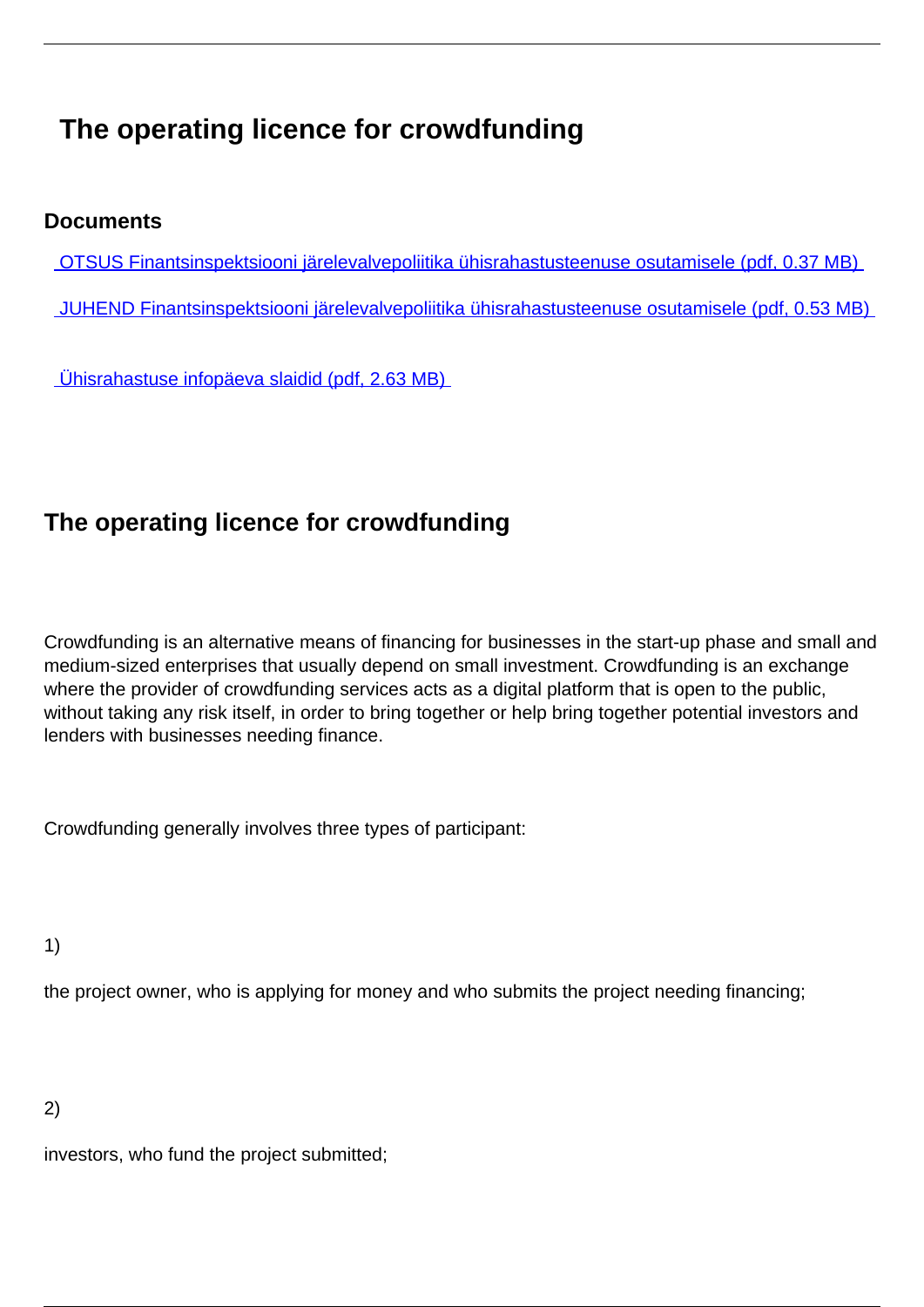an intermediary organisation as provider of the crowdfunding service, who operates as the service provider to bring together the project owners and investors through an internet-based platform.

A distinction is made between loan-based and investment-based crowdfunding services.

A loan-based crowdfunding service means the intermediation of lending, which includes presenting and evaluating the crowdfunding offers for clients or assessing the credit risks of crowdfunded projects and the project owners.

An investment-based crowdfunding service means receiving and distributing client projects looking for crowdfunding in a single place, and offering freely transferable securities or accepted instruments on a public platform without fixed liabilities, allowing investors unrestricted access.

Under Directive (EU) 2020/1503 of the European Parliament and of the Council, the majority of the current crowdfunding providers in Estonia will have to start to apply to Finantsinspektsioon for an operating licence from 10 November 2021. More detailed requirements for the licence are set out in the directive.

The provider of crowdfunding services has to assess whether their activities are of the sort that require a licence or registration for offering securities to the public.

# **Applying for an operating licence for crowdfunding**

A legal entity that plans to provide crowdfunding services must submit an application for a licence as a provider of crowdfunding services using the form in Annex VI of the ESMA RTS (the form has not yet been approved by the Commission).

[https://www.esma.europa.eu/sites/default/files/library/esma35-36-2201\\_cp\\_-ecspr\\_technical\\_standar](https://www.esma.europa.eu/sites/default/files/library/esma35-36-2201_cp_-ecspr_technical_standards.pdf) [ds.pdf](https://www.esma.europa.eu/sites/default/files/library/esma35-36-2201_cp_-ecspr_technical_standards.pdf)

```
3)
```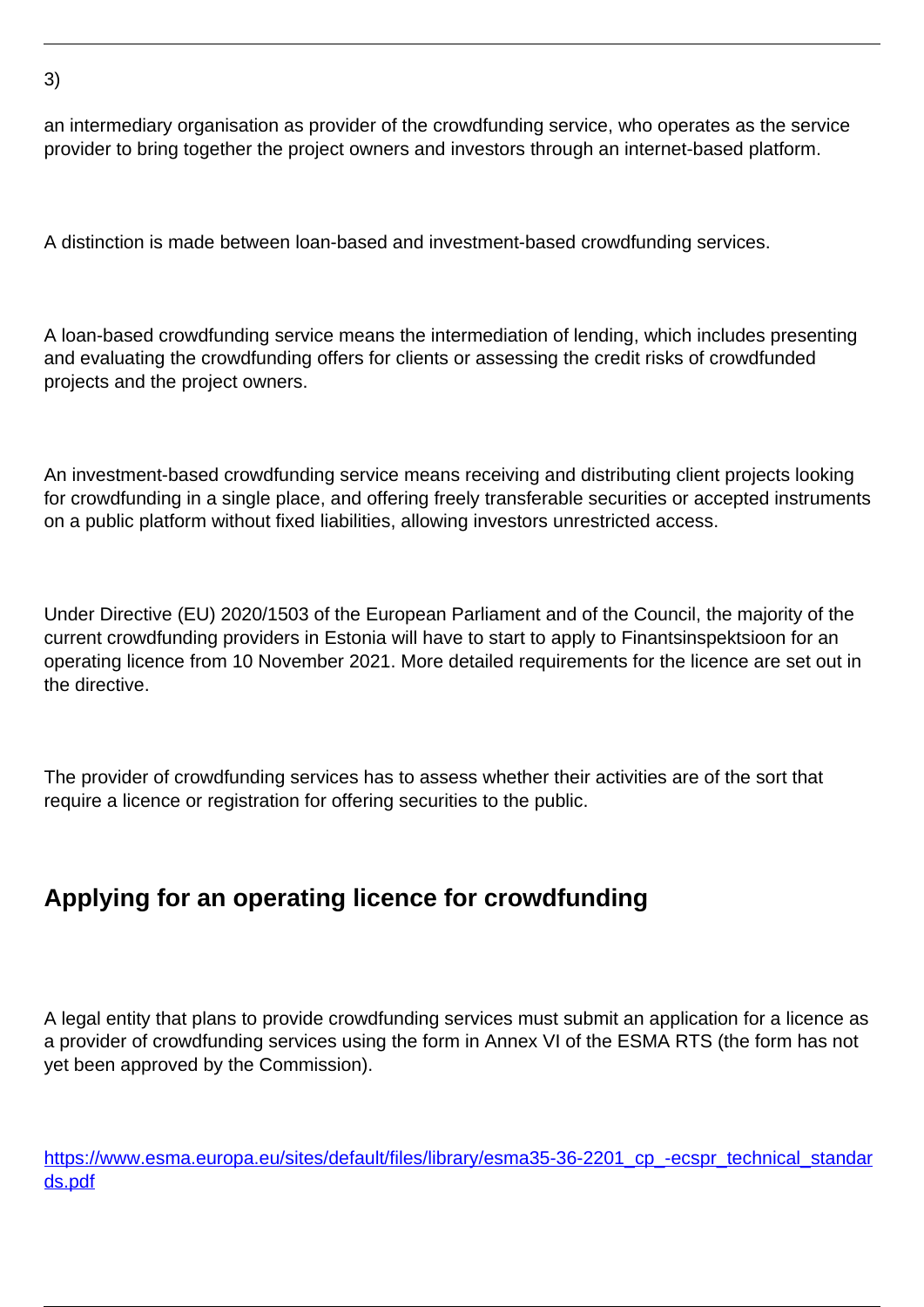The application for the licence must be submitted with the data and documents required in Article 12 (2) of Delegated Regulation (EU) 2020/1503 of the European Commission, which are described in detail in Annex VI of the ESMA RTS. These requirements are:

1)

the name of the provider of the crowdfunding services, including its official name or other business name used, the internet address of the website it manages, and its physical address;

2)

the legal form of the crowdfunding service provider;

3)

the statutes of the crowdfunding service provider;

4)

a business plan listing the types of crowdfunding services that the crowdfunding service provider plans to provide, and the crowdfunding platform that it plans to use, covering also where and how the crowdfunding supply will be marketed;

5)

the management procedures and internal control mechanisms of the crowdfunding service provider, including a description of its risk management and bookkeeping to show that it is in compliance with the requirements of the directive;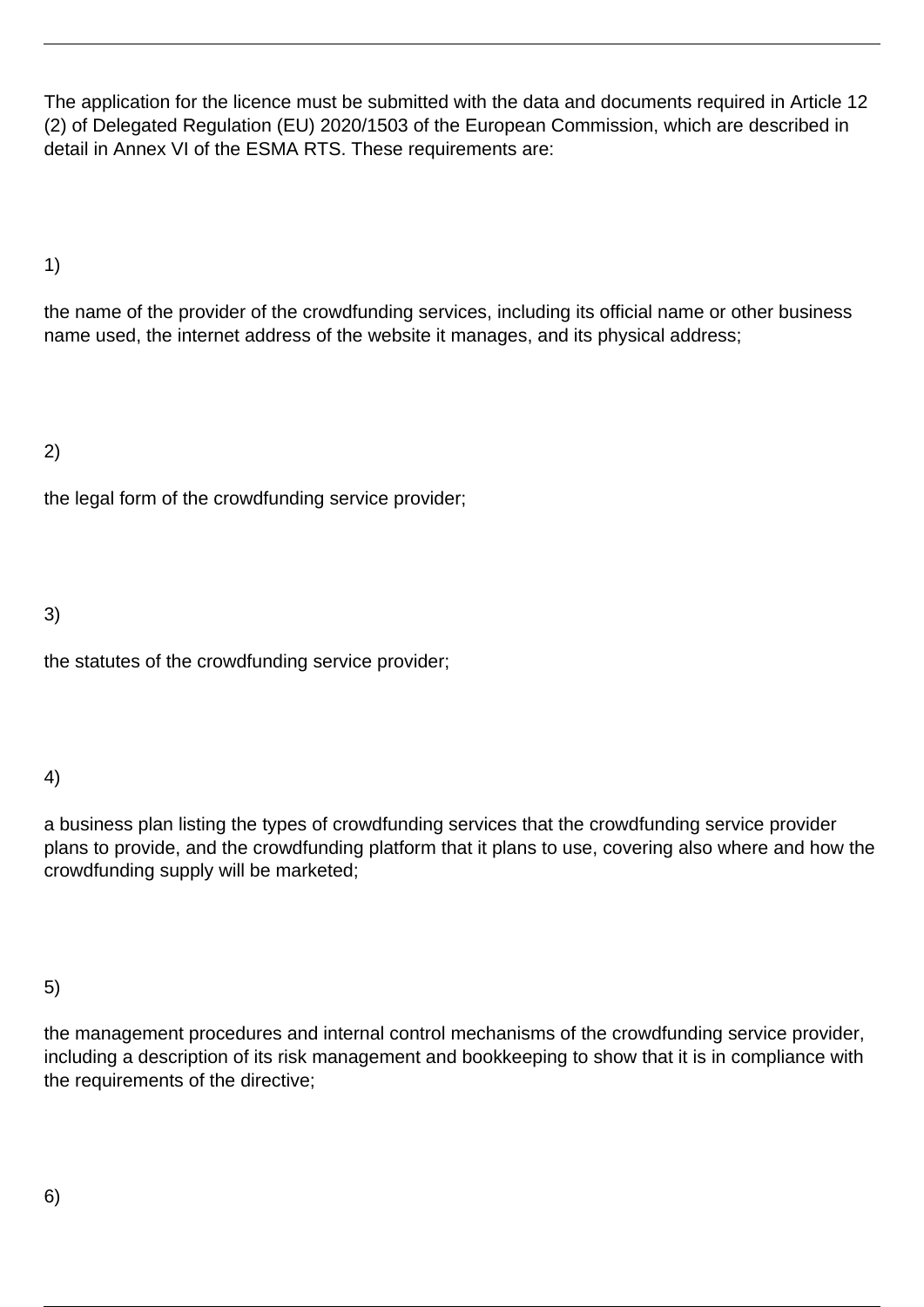a description of the control and protection systems, equipment and procedures used in the data processing system of the crowdfunding service provider;

# 7)

a description of the operating risks of the crowdfunding service provider;

# 8)

a description of the prudential safeguards of the crowdfunding service provider;

## 9)

evidence that the crowdfunding service provider applies prudential safeguards;

#### 10)

a description of the business continuity plan of the crowdfunding service provider, which takes account of the nature, scale and complexity of the crowdfunding services that it intends to provide, and sets out measures and procedures to ensure that critical services for existing investments can continue to be provided if the crowdfunding service provider becomes insolvent, and ensure the proper management of contracts between the crowdfunding service provider and its clients;

#### 11)

data on the person responsible for managing the crowdfunding service provider;

#### 12)

evidence that the person noted in point 11 has an unimpeachable reputation and sufficient knowledge, skills and experience to provide crowdfunding services;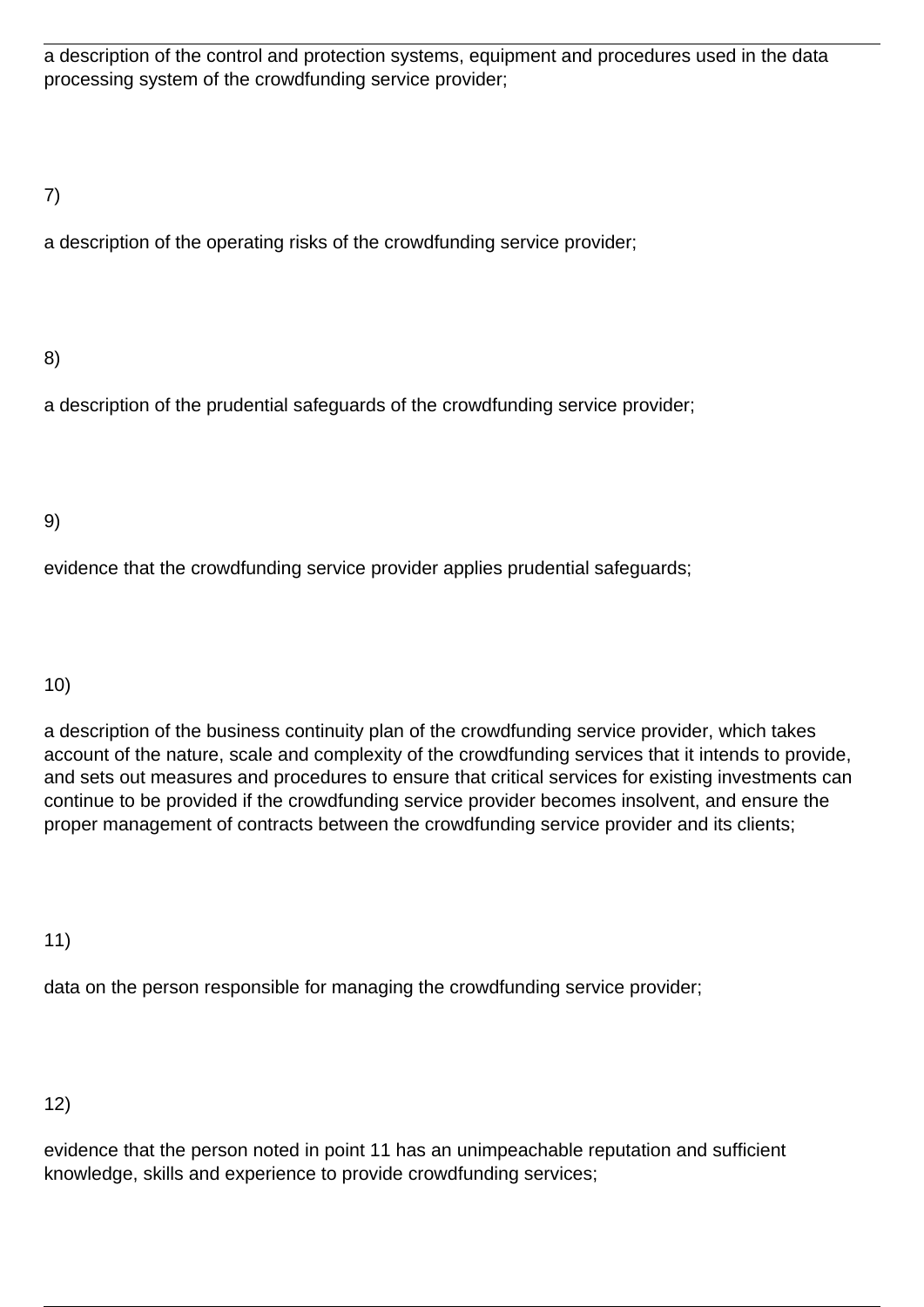## 13)

a description of the internal rules of the crowdfunding service providers that prevent associated persons from participating as the owner of a crowdfunded project that could be offered by the crowdfunding service;

## 14)

a description of the procedure for transferring the activities of the crowdfunding service provider;

# 15)

a description of the procedure of the crowdfunding service provider for handling client complaints;

### 16)

confirmation of whether the crowdfunding service provider plans to provide payment services itself or through a third party under Directive (EU) 2015/2366 or do so as set out in Article 10 (5) of the Directive;

# 17)

a description of the procedures of the crowdfunding service provider for verifying the completeness, accuracy and clarity of the information contained in the key investment information document;

#### 18)

a description of the procedure of the crowdfunding service provider for setting investment limits for inexperienced investors.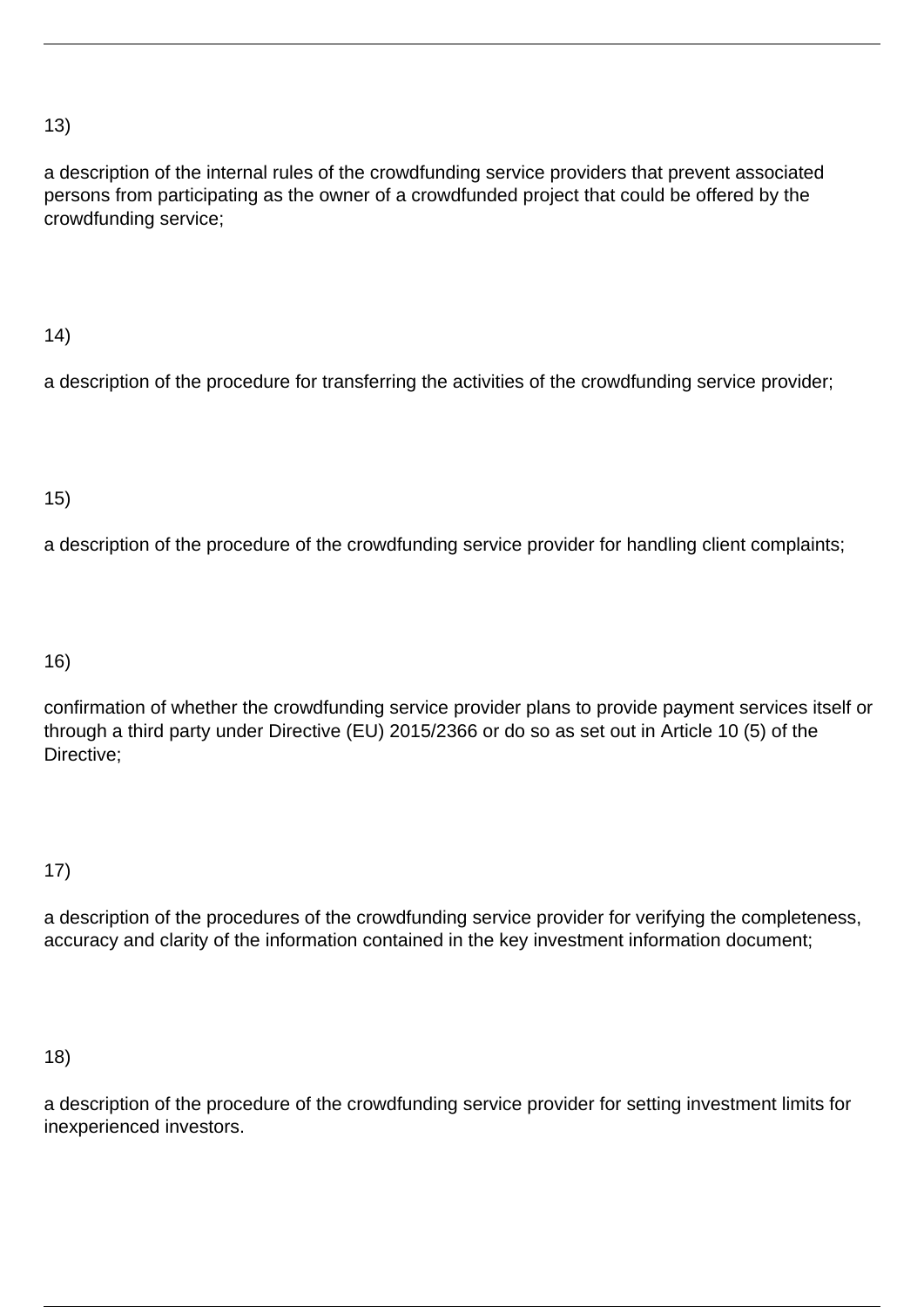On top of this, the preparation of the materials needed for the application for an operating licence and subsequent activities must also consider the guidelines and memorandums that apply to crowdfunding.

The application must be submitted in Estonian.

If it is not possible to tell for certain from the documents and information submitted whether or not the applicant for an operating licence is sufficiently capable of providing crowdfunding services or whether it meets the legal requirements, or if it is necessary to check other details concerning the applicant, Finantsinspektsioon may request further information and documents.

The requirements in the directive are complemented by the Finantsinspektsioon recommendatory guidelines "Finantsinspektsioon's supervisory policy for crowdfunding services".

# **Duration of the proceedings**

Finantsinspektsioon will assess within 25 working days of receiving the application whether the application is complete. If the application is not complete, Finantsinspektsioon will set a deadline by which the applicant must provide the missing information. The procedures are paused while deficiencies are remedied.

The decision of whether or not to grant the authorisation will be taken by Finantsinspektsioon within three months of receipt of the complete application.

# **Application fee**

The fee for applying for an operating licence as a crowdfunding service provider is 1000 euros.

# **Applying for an operating licence to operate abroad**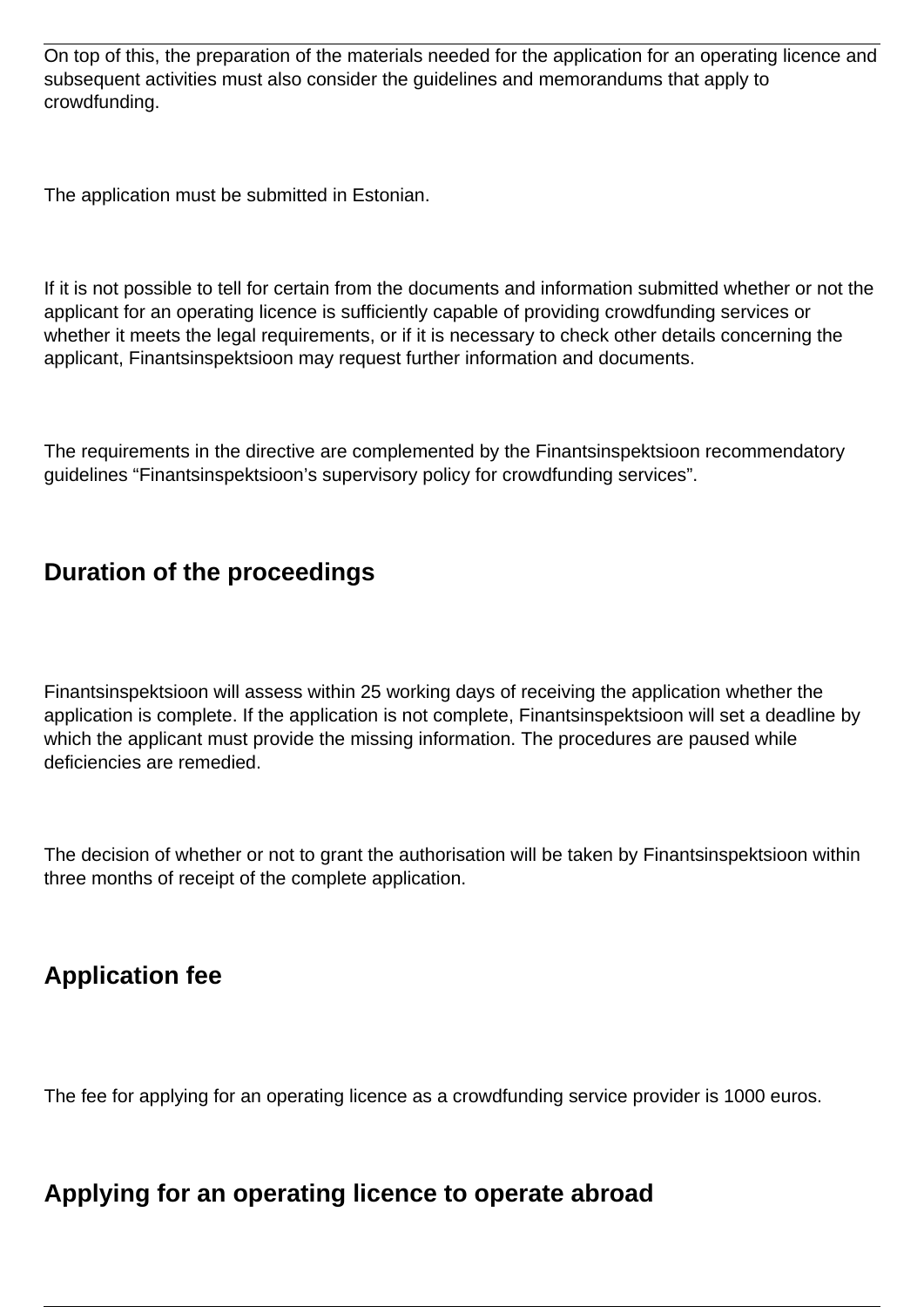It is necessary to apply for an operating licence before providing cross-border crowdfunding services.

If a crowdfunding service provider that has an Estonian operating licence plans to provide crowdfunding services in countries other than Estonia, it must inform Finantsinspektsioon of this. The notification must contain the following information:

## 1)

the list of member states where the crowdfunding service provider plans to provide crowdfunding services;

# 2)

data on the people and the legal entities responsible for providing crowdfunding services in those member states;

#### 3)

the date on which the crowdfunding service provider plans to start providing crowdfunding services;

#### 4)

a list of other services that the crowdfunding service provider provides and that are not covered by this regulation.

The crowdfunding service provider may start to provide services in the member states listed in the notification from the day when the relevant authority in the country concerned has received notification from Finantsinspektsioon or at the latest within 15 calendar days of submitting an application to Finantsinspektsioon.